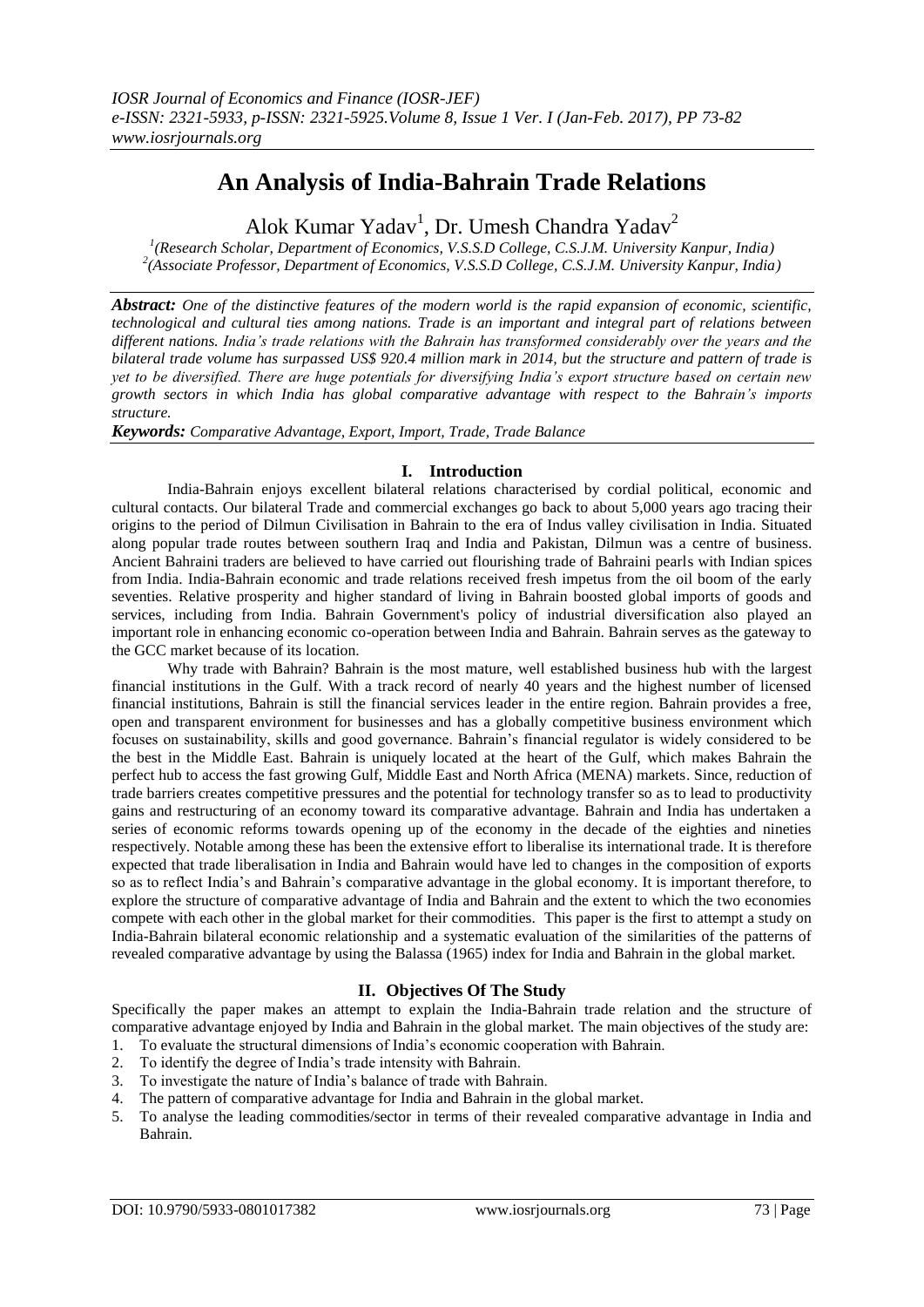# **III. Review Of The Literature**

Although there exists a vast literature on the India-Gulf trade relations, but the literature particularly on India-Bahrain trade relations is limited. Several studies have been undertaken using the concept of revealed comparative advantage. Balassa (1977) has undertaken an analysis of the pattern of comparative advantage of industrial countries for the period 1953 to 1971. His result shows that while the extent of export diversification tends to increase with the degree of technological development a reversal takes place at higher levels.Elmadani (1999) work throw light on the commercial links between India and the Gulf countries. According to J.P.Joshi, "as many as 42 items of trade between India and the Gulf have been identified which include silver, copper, tortoise shell, ivory, cloth, carnelian, pearls, tin and precious stones".

Richardson & Zhang (1999) have used the Balassa index of RCA for the U.S to analyse the patterns of variation across time, sectors and regions. They find the patterns to differ across different parts of the world, over time as also for different levels of aggregation of the export data.

The period of the seventeenth century has been known as the "golden period" of Indian maritime trade because this was the time when the Indian merchants expanded their trade activities to almost every part of the Gulf (Chandra 1999).

Pradhan (2006) identifies another source of potential increase in Indo-GCC trade that emerges from the relatively smaller trade partners from GCC like Oman, Qatar, Bahrain and Kuwait. These four countries hold a share of only 14 percent in India"s exports and 28 percent in India"s imports from the region

The economic interaction between India and the Gulf countries is an important feature of Indo-Gulf relations which existed since the period of Indus Valley civilisation (Jain 2007).

According to Abraham (2008) Karwar, Cannanore, Calicut and Cochin were important trading centre in Malabar from where spices, particularly, pepper, ivory, timber, pearls and gems were being exported to different parts of the Gulf region.

Rishabh & Ranjan (2012) identify by how GCC economies are increasingly integrating with the emerging economies especially with those in Asia, providing an added reason for India-GCC trade relations to strengthen. Also, future course of the development of trade relations would depend upon how vigorously India pursues its policies of 'outward orientation' and 'commodity basket diversification' while GCC steers its 'look east' policies. In such a scenario it will be interesting to see if an FTA agreement is materialised and how it impacts the two-way trade flows between India and GCC.

Ladez & Khan (2014) in his studies conclude that the fast economically growth of India and GCC countries made them mutually interdependence and the bilateral trade between the two regions has increased. But this interdependence was too light in the context of Bahrain"s bilateral trade with India.

The dynamics of Gulf region comparative advantage has been analysed in several studies, but none of the study has analysed Bahrain particularly. Prominent among these is the Das & Pradhan (2014) study. They conclude that though India"s trade with the Gulf region has increased phenomenally over the last decade, but is predominantly dominated by exports and imports with the UAE and Saudi Arabia, neglecting other small countries. Thus, they suggest a holistic strategy as a specialised trade catalyst programme called "Gulf Direct" which should involve government authorities, private sector and trade associations and chambers, and to adopt certain policy catalysts which should solely focused on the Gulf region.

#### **India-Bahrain Trade: An Analysis**

#### **1.** *Trends in India-Bahrain trade*

As is clear from the Table 1, the value of India"s exports and imports to Bahrain has increased over the period. From \$ 204714514 in 2005, exports rose to \$ 476030741 in 2014. Imports during this period rose from \$ 164257468 to \$ 444360319. Though, total trade has increased by two and half times from \$ 368971982 in 2005 to \$920391060 in 2014. But trade balance was positive in only three years viz. 2005, 2013 and 2014 during the entire period 2005 to 2014. In all other years, deficits in balance of trade were recorded (Fig. 1.1).

Moreover, Fig. 1.2 portrays that the India"s total trade with world has increased continuously except in year 2009 and 2014, but Bahrain share in India's total trade (in percentage) irregularly remains low standing at 0.1531, 0.1185 in 2005 and 2014 respectively, however, it reaches its highest at 0.3898 in 2008.

#### **2.** *Trade composition*

#### **2.1** *Sectoral orientation of exports*

Based on comparable data from ITC/UNCTAD/WTO, an analysis of the compositional changes in India"s export basket to the Bahrain suggests that seven sectors at HS4 2-digit sectors account for 65 per cent of exports. These are 71-Natural or cultured pearls, precious or semi-precious stones, precious metals, metals clad with precious metal, and articles thereof; imitation jewellery; coin, 10–Cereals, 84-Nuclear reactors, boilers, machinery and mechanical appliances; parts thereof, 39-Plastics and articles thereof, 28-Inorganic chemicals; organic or inorganic compounds of precious metals, of rare-earth metals, of radioactive elements or of isotopes,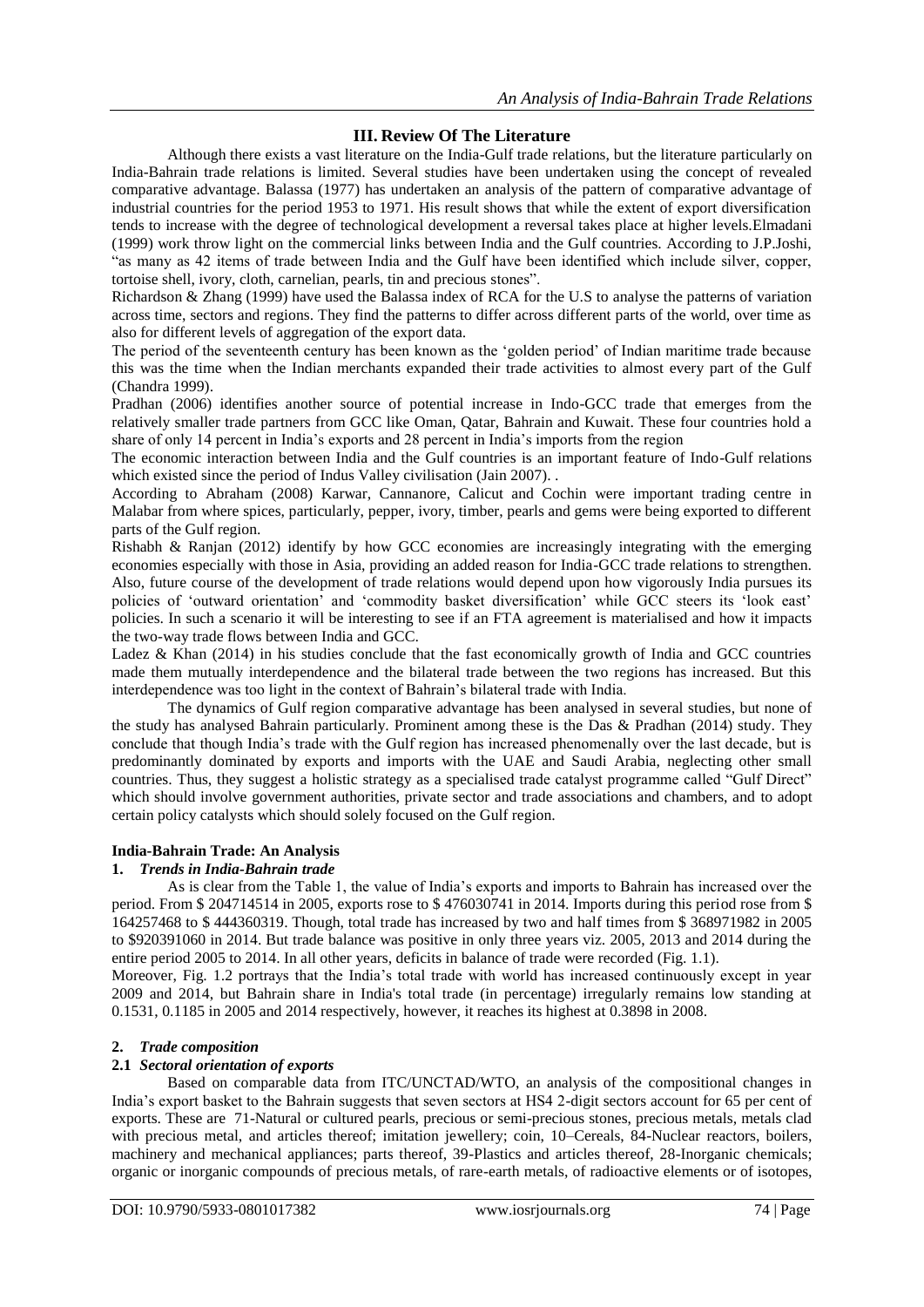85-Electrical machinery and equipment and parts thereof; sound recorders and reproducers, television image and sound recorders and reproducers, and parts and accessories of such articles and 73-Articles of iron or steel. The rest is accounted for by a whole range of sectors with medium and low shares (Table 2.1). This implies that India"s export basket is not only characterised by high concentration but also thinly spread shares across a wide range of sectors. Fig. 2.1 portrays the share of each sector (HS4, 2 digits) in top 20 exports of India to Bahrain in 2005-06 and in 2014-15. The Fig. 2.1 shows that 84-Nuclear reactors, boilers, machinery and mechanical appliances; parts thereof constituted the main export sector in both years, though its share in top 20 exports declined from more than 15 percent to less than 9 percent between 2005 and 2014. On the other hand, the share of 71-Natural or cultured pearls, precious or semi-precious stones, precious metals, metals clad with precious metal, and articles thereof; imitation jewellery; coin, 10-Cereals, 39-Plastics and articles thereof and 28- Inorganic chemicals; organic or inorganic compounds of precious metals, of rare-earth metals, of radioactive elements or of isotopes grow from 1.8584 to 17.7037, 2.8143 to 10.3249, 2.6109 to 8.526 and 1.1607 to 8.0663 respectively during the same period. Moreover, the Fig. 2.1 also shows that the share of 27-Mineral fuels, mineral oils and products of their distillation; bituminous substances; mineral waxes, 73-Articles of iron or steel, 72-Iron and steel and 7-Edible vegetables and certain roots and tubers reduces from 15.5 to 1.5827, 9.0058 to 5.2056, 6.6109 to 3.2963 and 4.8428 to 2.8928 respectively during 2005 and 2014.

#### **2.2** *Sectoral orientation of imports*

In 2005-06, the top 20 items of imports in India from Bahrain (in order of their value) is given in the Table 2.2. The composition of India"s imports from the Bahrain suggest that three sectors at HS4 2-digit level account for an average share of 89 per cent of imports from the Bahrain over the period 2005-2014. These products belong to Chapters 27-Mineral fuels, mineral oils and products of their distillation; bituminous substances; mineral waxes, 76-Aluminium and articles thereof and 72-Iron and steel. The rest is accounted for by a whole range of sectors with low shares. Fig. 2.2 portrays the share of each sector (HS4, 2 digits) in top 20 imports to India from Bahrain in 2005-06 and in 2014-15. The Fig. 2.2 shows that 27-Mineral fuels, mineral oils and products of their distillation; bituminous substances; mineral waxes are the main import sector in both years and its share in top 20 exports increased from 38 percent to more than 49 percent between 2005 and 2014. On the other hand, the share of 72-Iron and steel, 47-Pulp of wood or of other fibrous cellulosic material; waste and scrap of paper or paperboard, 74 - Copper and articles thereof grow from 9.954 to 10.485, 2.175 to 2.7729 and 1.831 to 2.5374 respectively during the same period. Moreover, the Fig. 2.2 also shows that, though the share of 76-Aluminium and articles thereof and 25-Salt; sulphur; earths and stone; plastering materials, lime and cement reduces from 32.14 to 28.921and 5.472 to 3.9009 respectively but its volume increases during 2005 and 2014.

## **3.** *Trade reciprocity index of India with Bahrain*

As is clear from the Table 3, the degree of trade reciprocity between India and Bahrain has not been constant over the period with values ranging between 0.5374 and 0.9547. Initially from 0.6756 in 2005 it reached to its peak at 0.9547 in 2006. But then declined to 0.6942 in 2007 and roses until 2009 at 0.9341; thereafter there was a brief downward movement until 2014 at 0.5374. The result indicates that though the TRI between India and Bahrain has reached a "standard optimal level" in 2006 and 2009 (Fig. 3), but the global slowdown of 2008 and euro-crisis of 2012 has deteriorated the situation. Since, trade reciprocities tend to increase with bilateral trade intensities, hence further economic integration effort is needed to move towards balanced trade. Once the TRI has reached its maximum level, it may no longer show any long-term trend except to fluctuate around the higher end.

## **4.** *Analysis of trade intensity between India and Bahrain*

Nevertheless, previous section says little about India"s strong export and commodity sectors. In the light of an increasingly competitive international environment, it is useful to examine where India"s trade intensity index with respect to the Bahrain. As is clear from the Table 4 and Fig. 4, the trade-intensity index across various years shows varying values. Starting from 2.61 in 2005, it reaches its highest to 3.15 in 2010 and lowest to 1.7 in 2014. In most of the year's TII was above 2 except in 2009, 2011 and 2014. The degree of export intensity was 2.27 in 2005, indicating strong India"s representation in Bahrain"s markets. However, since 2005 the index has kept on fluctuating, with all values falling between highest value of 2.68 in 2012 and lowest value of 1.38 in 2014. In terms of the import intensity index, India"s imports from Bahrain exhibited an increasing trend from 1.11 in 2005 up to 6.2 in 2008. Since 2009, however, the index has shown a decreasing trend to its lowest at 0.89 in 2014. However, since India"s export intensity as well as import intensity with the Bahrain is above one for most of the years, means India"s exports and imports are intense with Bahrain compared with rest of the world. The natural trading partner theory reveals countries tend to trade more with neighbours and close proximate partners. The Bahrain being geographically closer to India, value of these indices is likely to come down once it is adjusted for geographical distance.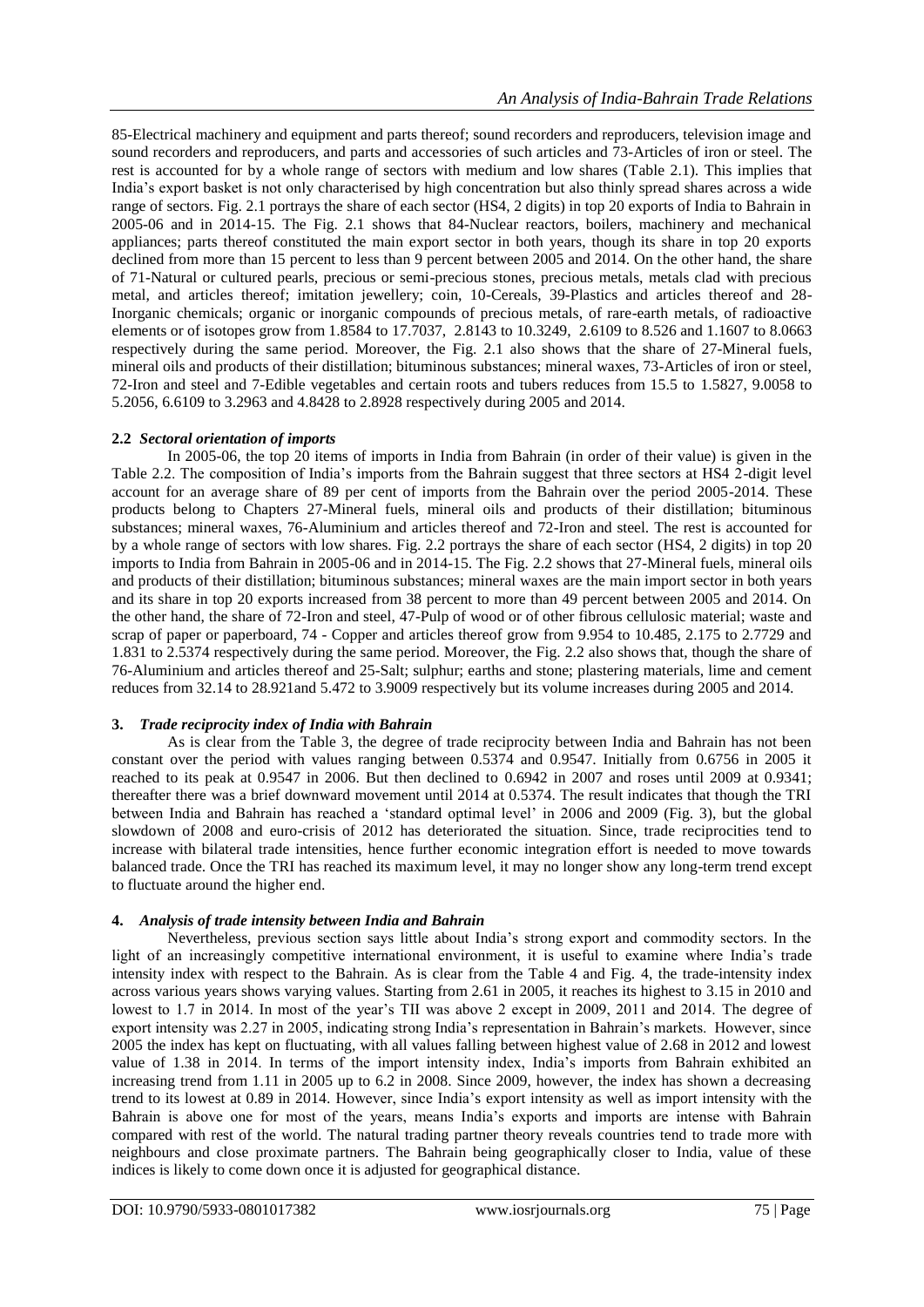## **5.** *Revealed comparative advantage (RCA) - The analysis*

As the name suggests, revealed comparative advantage indices are intended to reveal which sector/industries a country has a comparative advantage in producing goods from. Broad trends that emerge from this analysis for the two countries are discussed below:

### **5.1** *India's revealed comparative advantage*

As is evident from Table 5.1, India possesses a moderate revealed comparative advantage in several HS4 classification categories at a 2-digit aggregate level. The index of RCA is greater than one for 13 sectors in 2005 and 14 sectors in 2014 in the top 20 export sectors to Bahrain, indicating that India holds comparative advantage in these sectors in the world market As a percentage of total top 20 exports India enjoys comparative advantage in 11 commodities as 39.068 per cent in 2005 and 34.275 in 2014, which is to be expected given India"s large and diverse economy. These commodities are: 71-Natural or cultured pearls, precious or semiprecious stones, precious metals, metals clad with precious metal, and articles thereof; imitation jewellery; coin, 52-Cotton, 10-Cereals, 9-Coffee, tea, mate and spices, 55-Man-made staple fibres, 62-Articles of apparel and clothing accessories, not knitted or crocheted, 3-Fish and crustaceans, molluscs and other aquatic invertebrates, 61-Articles of apparel and clothing accessories, knitted or crocheted, 7-Edible vegetables and certain roots and tubers, 73-Articles of iron or steel and 72-Iron and steel. Though 71-Natural or cultured pearls, precious or semi-precious stones, precious metals, metals clad with precious metal, and articles thereof; imitation jewellery; coin enjoyed the rank 1 with value of more than 7 in 2005 but in 2014, 52- Cotton has replaced its position as rank 1 with value higher than 8 in top 20 exports to Bahrain. Moreover, India also possesses a strong revealed comparative advantage in 10-Cereals with value of 5.11 in 2014.

In fact India has possessed an advantage in maximum categories except for 84-Nuclear reactors, boilers, machinery and mechanical appliances; parts thereof, 39-Plastics and articles thereof, 85-Electrical machinery and equipment and parts thereof; sound recorders and reproducers, television image and sound recorders and reproducers and 87-Vehicles other than railway or tramway rolling-stock, and parts and accessories thereof over the period 2005 and 2014. But in commodities as 28- Inorganic chemicals; organic or inorganic compounds of precious metals, of rare-earth metals, of radioactive elements or of isotopes and 8- Edible fruit and nuts; peel of citrus fruit or melons articles India loses its comparative advantage position in 2005 to comparative disadvantage in 2014. However, India moves from comparative disadvantage in 2005 to comparative advantage in 2014 in two commodities viz. 2-Meat and edible meat offal and 27-Mineral fuels, mineral oils and products of their distillation; bituminous substances; mineral waxes.

## **5.2** *Bahrain's revealed comparative advantage*

In all Bahrain enjoys comparative advantage in the world market in 02 commodities in 2005 and 06 commodities in 2014 out of top 20 commodities exported by Bahrain to the India (Table 5.2). The commodities where Bahrain has higher comparative advantage in the world market are 27- Mineral fuels, mineral oils and products of their distillation and 76-Aluminium and articles thereof. But the value of 27-Mineral fuels, mineral oils and products of their distillation has decreased from 6.2623 in 2005 to 3.1550 in 2014. However, Bahrain has moved from comparative disadvantage in 2005 to comparative advantage in 2014 in four commodities viz. 72-Iron and steel, 83-Miscellaneous articles of base metal, 21-Miscellaneous edible preparations and 17-Sugars and sugar confectionery.As a percentage of total top 20 exports, Bahrain enjoys comparative advantage of 19.2704 per cent of 02 commodities in 2005 and 24.5194 percent of 06 commodities in 2014, indicating a relatively weak comparative advantage. However, Bahrain enjoyed a relatively strong comparative advantage in 76-Aluminium and articles thereof with a value of 13.0081 in 2005 and 15.0927 in 2014.

The commodities of Bahrain which were showing comparative disadvantage in the world market were: 25-Salt, sulphur, earth, stone, plaster, lime and cement, 47-Pulp of wood or of other fibrous cellulose material, 74-Copper and articles thereof, 39-Plastics and articles thereof, 85-Electrical, electronic equipment, 84-Nuclear reactors, boilers, machinery, etc, 70-Glass and glassware, 44-Wood and articles of wood, wood charcoal, 73- Articles of iron or steel, 78-Lead and articles thereof, 28-Inorganic chemicals, precious metal compound, isotopes, 68-Articles of stone, plaster, cement, asbestos, mica or similar materials, 99-Commodities not elsewhere specified and 48-Paper and paperboard; articles of paper pulp, of paper or of paperboard.

## **IV. Data Base And Research Methodology**

The present study is based on secondary data, collected from ITC calculations based on UN COMTRADE statistics. The time period for the study is 2005-2014. The appropriate methodology employed is based on the objectives of the study.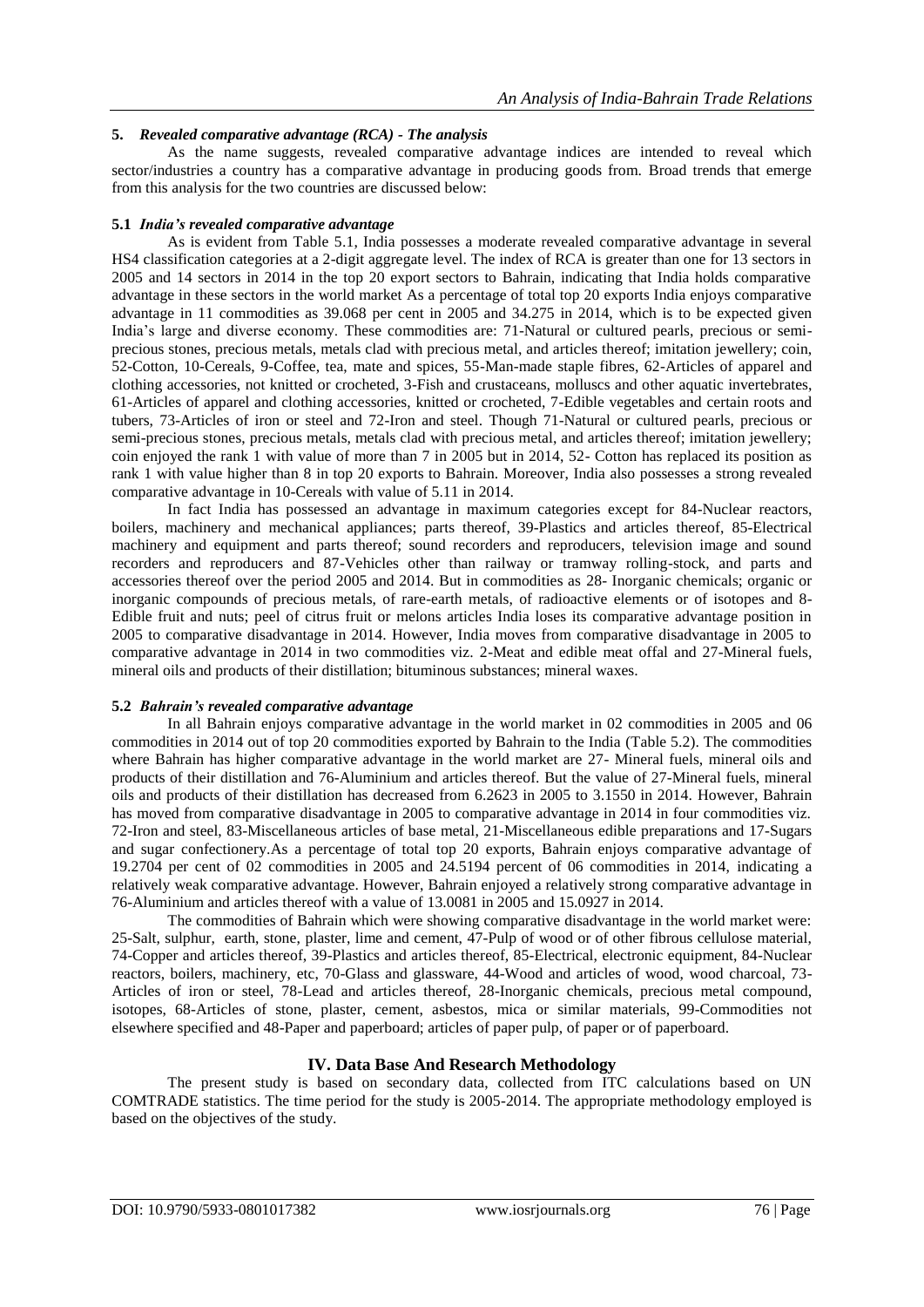## **1.** *Trade reciprocity*:

It refers to the mutual changes in trade policy which bring about changes in the volume of each country"s imports that are of equal value to changes in the volume of its exports. The methodology was developed *(Wadhva and Asher 1985)* to measure reciprocity in the overall balance of trade between any two trade partner countries (or two regions). TRI (i.e.  $θ$ ) may take value between zero and one. Trade reciprocity index equal to one implies the state of perfectly balanced trade between the trading countries. Whereas, a zero trade reciprocity index implies completely unbalanced trade between the trading countries. Formally:<br> $\frac{n}{\sqrt{n}}\left|\begin{array}{cc} |a_{ij} - a_{ij}| & \frac{n}{\sqrt{n}} \end{array}\right|$ 

$$
\theta = 1 - \frac{\sum_{j=1}^{n} \left[ \frac{|a_{ij} - a_{ji}|}{(a_{ij} - a_{ji})} \cdot \sum_{i=1}^{n} a_{ij} \right]}{(n-1) \cdot \sum_{i=1}^{n} \sum_{j=1}^{n} a_{ij}}
$$
(1)

Where,  $a_{ij}$  = exports of country *i* (India) to partner *j* (Bahrain);  $a_{ji}$  = exports of country *j* (Bahrain) to partner *i* (India); *n*= total number of countries involved in the context of the bilateral or regional; *θ=* the trade reciprocity index (TRI).

#### **2.** *Trade intensity index (TII):*

It is used to determine whether the value of trade between two countries is greater or smaller than would be expected on the basis of their importance in world trade. TII (Lei and Yao 2009) is defined as the share of one country"s exports going to a partner divided by the share of world exports going to the partner. Range of values varies between 0 and +". It is calculated as:

 $TII_{\text{IB}} = (X_{\text{IB}} / X_{\text{I}}) / (X_{\text{WB}} / X_{\text{W}})$  (2)

Where,  $X_{IB}$  and  $X_{WB}$  are the values of India's exports and of world exports to Bahrain and where  $X_I$  and  $X_W$  are India"s total exports and total world exports respectively.

Trade Intensity Index is further divided in to Export Intensity Index (EII) and Import Intensity Index (III) for looking the pattern of exports and imports. Following (Kojima 1964), the index of trade intensity is restated as follows,

**a.** *Export intensity index (EII)* between India and the Bahrain is calculated as:

 $EII_{IB} = (X_{IB} / X_I) / ((M_B / (M_W - M_I))$  (3)

Where,  $X_{IB}$  = India's Export to the Bahrain;  $X_{IB}$  India's total Export;  $M_{IB}$  Total Import of the Bahrain;  $M_{W}$ Total World imports;  $M_I$  = Total Imports of India.

**b.** *Import intensity index (III)* between India and the Gulf region is calculated as:

 $III_{\text{IR}} = (M_{\text{IR}} / M_{\text{I}}) / ((X_{\text{R}} / (X_{\text{W}} - X_{\text{I}}))$  (4)

Where,  $M_{IB}$  = Import of India from the Bahrain;  $M_I$  = Total Import of India;  $X_B$  = Total Export of the Bahrain;  $X_W$  = Total World Export;  $X_I$  = Total Export of India.

#### *3. Measuring revealed comparative advantage*

The current resurgence of interest in industrial policy sometimes confronts trade economists with demands to identify commodity/sectors of comparative advantage. A product with high RCA is competitive and can be exported to countries with low RCA. The traditional measure is the revealed comparative advantage (RCA) index (Balassa 1965). The concept of revealed comparative advantage pertains to the relative trade performance of individual countries in particular commodities. In this paper we use Balassa (1965) measure of relative export performance by country and industry/commodity, defined as a ratio of product *k*"s share in country *i*"s exports to its share in world trade. Formally:

$$
RCAki = (Xki / Xi) / (Xk / X)
$$
 (5)

Where,  $X^i_k$  = country *i's* exports of good *k*,  $X^i = \sum_k X^i_k$  its total exports,  $X_k = \sum_i X^i_k$  world exports of good *k* and  $X = \sum_i \sum_k X^i_k$  total world exports.

The index value of the revealed comparative advantage (RCA) has a relatively simple interpretation. If it takes a value greater than unity, the country has a revealed comparative advantage in that product (or sector); whereas a value of less than unity implies that the country has a revealed comparative disadvantage in the product. The advantage of using the comparative advantage index is that it considers the intrinsic advantage of a particular export commodity and is consistent with changes in an economy"s relative factor endowment and productivity. The disadvantage, however, is that it cannot distinguish improvements in factor endowments and pursuit of appropriate trade policies by a country. In this paper, RCA indices have been calculated for India and Bahrain across the top 20 chapters of the Harmonized System (HS -1996) classification for the year 2005 and 2014 to identify specific advantages in trade. The export data used here is for each commodity classification and in US\$ for the most recent year available for the given trading partner. Each commodity classification has been aggregated using HS4 classification to 2 digit level.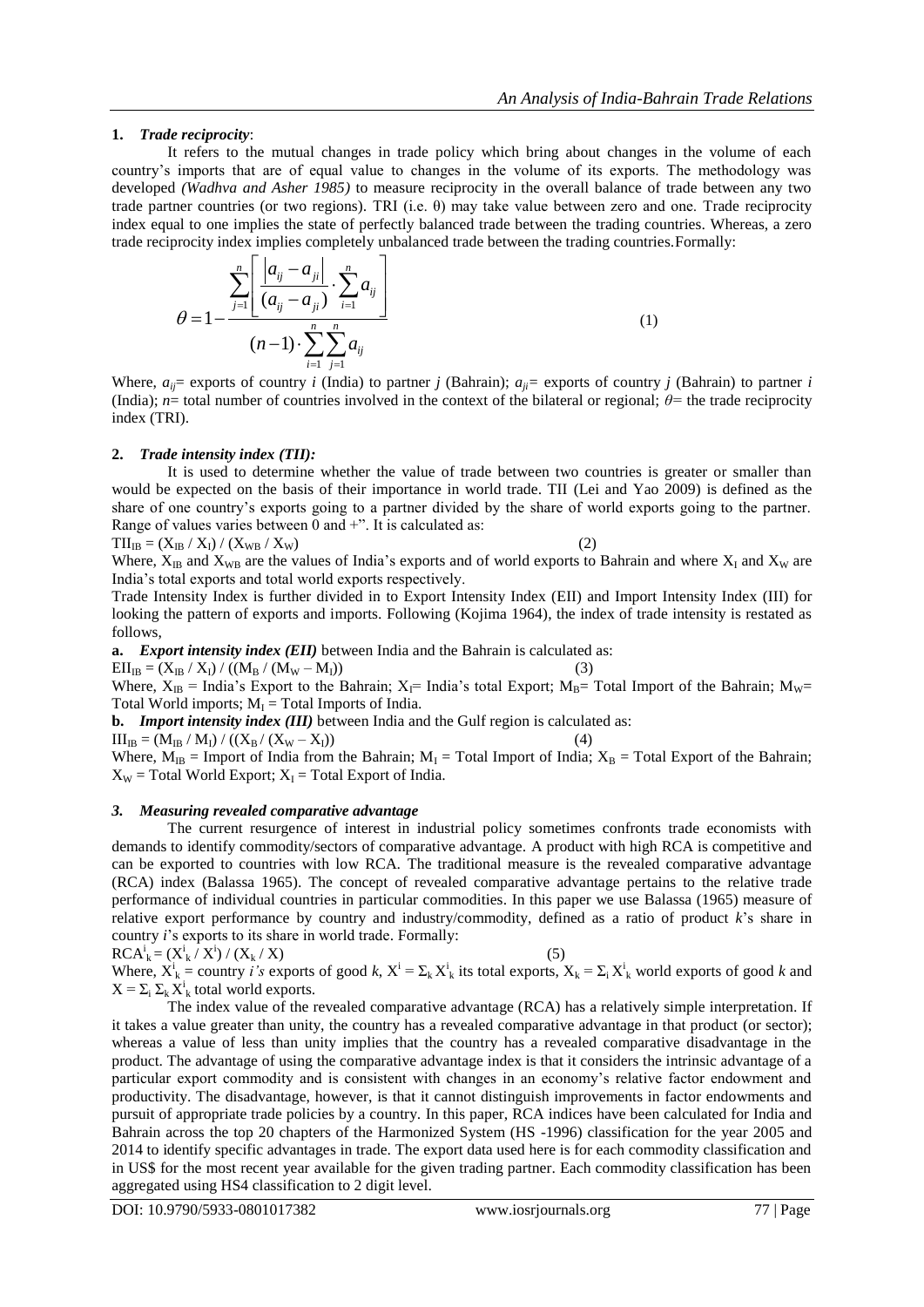#### **Tables and Figures**

### **Table 1:** Growth in India"s Trade with Bahrain

| Year | <b>India's Exports</b><br><b>Bahrain</b><br>to<br><i>(value in USS)</i> | Growth<br><i>(percent)</i> | <b>India's Imports</b><br>from Bahrain<br><i>(value in USS)</i> | Growth<br>(percent) | <b>Balance of trade</b><br>with<br><b>Bahrain</b><br><i>(value in USS)</i> | Total trade with<br><b>Bahrain</b> (value<br>in USS) | Growth<br>of<br>total<br>trade<br>with Bahrain<br><i>(percent)</i> | India's<br>total<br>trade(valu<br>e in USS) | <b>Share</b><br>în<br>India's<br>total trade<br>(percent) |
|------|-------------------------------------------------------------------------|----------------------------|-----------------------------------------------------------------|---------------------|----------------------------------------------------------------------------|------------------------------------------------------|--------------------------------------------------------------------|---------------------------------------------|-----------------------------------------------------------|
|      | 2                                                                       | з                          | 4                                                               | 5                   | 6                                                                          |                                                      | 8                                                                  | 9                                           | 10                                                        |
| 2005 | 204714514                                                               | ۰                          | 164257468                                                       |                     | $(+)140457046$                                                             | 368971982                                            |                                                                    | $2.41E+11$                                  | 0.1531                                                    |
| 2006 | 145826849                                                               | $-28.7657$                 | 409590368                                                       | 149.3587            | $(-)$ 263763519                                                            | 555417217                                            | 50.5310                                                            | $2.99E + 11$                                | 0.1858                                                    |
| 2007 | 256434757                                                               | 75.8488                    | 564090406                                                       | 37.7206             | $(-)$ 307655649                                                            | 820525163                                            | 47.7313                                                            | $3.65E + 11$                                | 0.2249                                                    |
| 2008 | 283153844                                                               | 10.4194                    | 1657728479                                                      | 193.8764            | $(-)$ 1374574635                                                           | 1940882323                                           | 136.5414                                                           | $4.98E+11$                                  | 0.3898                                                    |
| 2009 | 253548349                                                               | $-10.4556$                 | 539820725                                                       | $-67.4361$          | $(-)$ 286272376                                                            | 793369074                                            | $-59.1233$                                                         | $4.43E+11$                                  | 0.1791                                                    |
| 2010 | 609004406                                                               | 140.1926                   | 663756045                                                       | 22.9586             | $(-)$ 54751639                                                             | 1272760451                                           | 60.4248                                                            | $5.70E + 11$                                | 0.2233                                                    |
| 2011 | 387245196                                                               | $-36.4134$                 | 683782606                                                       | 3.0172              | $(-)$ 296537410                                                            | 1071027802                                           | $-15.8500$                                                         | $7.63E+11$                                  | 0.1404                                                    |
| 2012 | 612051830                                                               | 58.0528                    | 910947201                                                       | 33.2218             | $(-)$ 298895371                                                            | 1522999031                                           | 42.1998                                                            | $7.79E + 11$                                | 0.1955                                                    |
| 2013 | 688695708                                                               | 12.5224                    | 593825420                                                       | $-34.8123$          | $(+)$ 94870288                                                             | 1282521128                                           | $-15.7898$                                                         | $8.03E + 11$                                | 0.1597                                                    |
| 2014 | 476030741                                                               | $-44.6746$                 | 444360319                                                       | $-25.1699$          | $(+)$ 31670422                                                             | 920391060                                            | $-28.2358$                                                         | $7.77E + 11$                                | 0.1185                                                    |

Source: Author's own calculation, computed from the data extracted from ITC calculations based on UN COMTRADE statistic

**Table 2.1:** India"s Top 20 Export commodities to the Bahrain, 2005- 2014

| Sr.<br>No.              | $\overline{\text{HS}}$<br>Code | Commodity                                                             | Rank in<br>2005-06 | Value in 2005-<br>06 (US\$) | Share in 2005<br>(percent) | Rank<br>in<br>2014-15   | Value in 2014-<br>15 (US\$) | Share in 2014<br>(percent) |
|-------------------------|--------------------------------|-----------------------------------------------------------------------|--------------------|-----------------------------|----------------------------|-------------------------|-----------------------------|----------------------------|
|                         | 71                             | Natural or cultured pearls, precious or semi-                         | 17                 | 2276359                     | 1.8584                     |                         | 67670300                    | 17 7037                    |
|                         |                                | precious stones, precious metals, metals clad                         |                    |                             |                            |                         |                             |                            |
|                         |                                | with precious metal, and articles thereof;                            |                    |                             |                            |                         |                             |                            |
|                         |                                | imitation jewellery; coin                                             |                    |                             |                            |                         |                             |                            |
| 2                       | 10                             | Cereals                                                               | 12                 | 3447367                     | 2.8143                     | 2                       | 39465716                    | 10.3249                    |
| 3                       | $\overline{84}$                | Nuclear reactors, boilers, machinery and                              | $\overline{2}$     | 18970553                    | 15487                      | 3                       | 34324494                    | 898                        |
|                         |                                | mechanical appliances; parts thereof                                  |                    |                             |                            |                         |                             |                            |
| 4                       | 39                             | Plastics and articles thereof                                         | $\overline{13}$    | 3198166                     | 2.6109                     | 4                       | 32590154                    | 8.526                      |
| 5                       | $\overline{28}$                | Inorganic chemicals; organic or inorganic                             | $\overline{18}$    | 1421664                     | 1.1607                     | 5                       | 30832294                    | 8.0663                     |
|                         |                                | compounds of precious metals, of rare-earth                           |                    |                             |                            |                         |                             |                            |
|                         |                                | metals, of radioactive elements or of isotopes                        |                    |                             |                            |                         |                             |                            |
| 6                       | 85                             | Electrical machinery and equipment and parts                          |                    | 5819099                     | 4.7505                     | 6                       | 22849868                    | 5.978                      |
|                         |                                | thereof; sound recorders and reproducers,                             |                    |                             |                            |                         |                             |                            |
|                         |                                | television image and sound recorders and                              |                    |                             |                            |                         |                             |                            |
|                         |                                | reproducers, and parts and accessories of such                        |                    |                             |                            |                         |                             |                            |
|                         |                                | articles                                                              |                    |                             |                            |                         |                             |                            |
|                         | 73                             | Articles of iron or steel                                             | 4                  | 11031530                    | 9.0058                     |                         | 19897718                    | 5.2056                     |
| $\overline{\mathbf{s}}$ | 52                             | Cotton                                                                | 3                  | 21171919                    | 17.2841                    | $\overline{\mathbf{s}}$ | 16609543                    | 4.3533                     |
| ۰                       | 87                             | Vehicles other than railway or tramway rolling-                       | $\overline{11}$    | 3646282                     | 2.9768                     | ٥                       | 15848089                    | 4.1461                     |
|                         |                                | stock, and parts and accessories thereof                              |                    |                             |                            |                         |                             |                            |
| 10                      |                                | Meat and edible meat offal                                            | 9                  | 3837534                     | 3.1329                     | 10                      | 14301744                    | 3.7415                     |
| $\overline{11}$         | 62                             | Articles of apparel and clothing accessories, not                     | $\mathbf{s}$       | 4809725                     | 3.9266                     | $\overline{11}$         | 13344141                    | 3.4911                     |
|                         |                                | knitted or crocheted                                                  |                    |                             |                            |                         |                             |                            |
| 12                      | $\overline{22}$                | Iron and steel                                                        | 5                  | 8097882                     | 6.6109                     | $\overline{12}$         | 12599494                    | 3.2963                     |
| $\overline{13}$         | R                              | Edible fruit and nuts; peel of citrus fruit or                        | $\overline{10}$    | 3715459                     | 3.0331                     | $\overline{13}$         | 11212975                    | 2.9335                     |
|                         |                                | melons<br>Edible vegetables and certain roots and tubers              | $\overline{6}$     | 5932144                     | 4.8428                     | 14                      | 11057059                    | 2.8928                     |
| 14<br>$\overline{15}$   | 61                             |                                                                       | $\overline{15}$    | 2413047                     | 197                        | $\overline{15}$         | 8660215                     | 2.2657                     |
|                         |                                | Articles of apparel and clothing accessories,<br>knitted or crocheted |                    |                             |                            |                         |                             |                            |
| 16                      | 55                             | Man-made staple fibres                                                | 19                 | 977020                      | 0.7977                     | 16                      | 7338771                     | 1.92                       |
| 17                      | 27                             | Mineral fuels, mineral oils and products of their                     |                    | 18983515                    | 15.5                       | 17                      | 6049533                     | 1.5827                     |
|                         |                                | distillation: bituminous substances: mineral                          |                    |                             |                            |                         |                             |                            |
|                         |                                | waxes                                                                 |                    |                             |                            |                         |                             |                            |
| $\overline{18}$         | $\overline{17}$                | Sugars and sugar confectionery                                        | $\overline{20}$    | 113187                      | 0.0924                     | $\overline{18}$         | 5967615                     | 1.5612                     |
| 19                      | 9                              | Coffee, tea, mate and spices                                          | 16                 | 2246449                     | 1.84                       | 19                      | 5901931                     | 1.544                      |
| 20                      | ٩                              | Fish and crustaceans, molluscs and other                              | 14                 | 384771                      | 0.3141                     | 20                      | 5717068                     | 1.5                        |
|                         |                                | aggratic invertebrates                                                |                    |                             |                            |                         |                             |                            |

*Source:* Author's own calculation, computed from the data extracted from ITC calculations based on UN COMTRADE statistic.

| Table 2.2: India's Top 20 Import commodities from Bahrain, 2005-2014 |  |  |  |
|----------------------------------------------------------------------|--|--|--|
|----------------------------------------------------------------------|--|--|--|

| Sr. No.         | <b>HS Code</b>  | <b>Commodity</b>                                                                                                                                                 | Rank<br>in<br>2005-06 | Value in 2005-<br>06 (US \$) | Share in 2005<br>(percent) | Rank<br>in<br>2014-15   | Value in 2014-<br>15 (US\$) | Share in 2014<br>(percent) |
|-----------------|-----------------|------------------------------------------------------------------------------------------------------------------------------------------------------------------|-----------------------|------------------------------|----------------------------|-------------------------|-----------------------------|----------------------------|
| T               | 27              | Mineral fuels, mineral oils and products of their<br>distillation: bituminous substances: mineral<br>waxes                                                       |                       | 61604689                     | 38.26                      |                         | 2.15E+08                    | 49 06                      |
|                 | 76              | Aluminium and articles thereof                                                                                                                                   |                       | 51758338                     | 32.14                      |                         | $1.27E + 08$                | 28.921                     |
| 3               | 72              | Iron and steel                                                                                                                                                   | 3                     | 16028837                     | 9.954                      | 3                       | 45882420                    | 10.485                     |
| 4               | 25              | Salt; sulphur; earths and stone; plastering<br>materials. lime and cement                                                                                        |                       | 8810672                      | 5.472                      | 4                       | 17070419                    | 3.9009                     |
| 5               | 47              | Pulp of wood or of other fibrous cellulosic<br>material; waste and scrap of paper or<br>paperboard                                                               |                       | 3501781                      | 2.175                      | -5                      | 12133866                    | 2.7729                     |
| 6               | 74              | Copper and articles thereof                                                                                                                                      |                       | 2948893                      | 1.831                      | 6                       | 11103760                    | 2.5374                     |
|                 | 39              | Plastic and articles thereof.                                                                                                                                    | 12                    | 100902                       | 0.063                      |                         | 3263043                     | 0.7457                     |
| R               | 85              | Electrical machinery and equipment and parts<br>thereof; sound recorders and reproducers,<br>television image and sound recorders and<br>reproducers, and parts. | 10                    | 301987                       | 0.188                      | $\overline{\mathbf{s}}$ | 1945860                     | 0.4447                     |
| 9               | 84              | Nuclear reactors, boilers, machinery and<br>mechanical appliances; parts thereof.                                                                                | $\overline{11}$       | 3082                         | 0.002                      | 9                       | 1142579                     | 0.2611                     |
| 10              | 70              | Glass and glassware.                                                                                                                                             | 17                    | 184649                       | 0.115                      | 10                      | 1063290                     | 0.243                      |
| $\overline{11}$ | $\overline{21}$ | Miscellaneous edible preparations.                                                                                                                               | $\overline{20}$       | $\Omega$                     | $\overline{0}$             | $\overline{11}$         | 930543                      | 0.2127                     |
| $\overline{12}$ | 44              | Wood and articles of wood; wood charcoal.                                                                                                                        | 19                    | 145                          | 9E-05                      | $\overline{12}$         | 723516                      | 0.1653                     |
| 13              | 73              | Articles of iron or steel                                                                                                                                        | 16                    | 711859                       | 0.442                      | $\overline{13}$         | 322855                      | 0.0738                     |
| 14              | 78              | Lead and articles thereof                                                                                                                                        | 9                     | 24531                        | 0.015                      | 14                      | 267451                      | 0.0611                     |
| 15              | 83              | Miscellaneous articles of base metal.                                                                                                                            | 15                    | 2192987                      | 1.362                      | 15                      | 142632                      | 0.0326                     |
| 16              | $\overline{28}$ | Inorganic chemicals; organic or inorganic<br>compounds of precious metals, of rare-earth<br>metals, or radi. Elem. Or of isotopes.                               |                       | 12776642                     | 7.935                      | 16                      | 134740                      | 0.0308                     |
| $\overline{17}$ | 68              | Articles of stone, plaster, cement, asbestos, mica<br>or similar materials                                                                                       | 14                    | 315                          | 2E-06                      | $\overline{17}$         | 75494                       | 0.0173                     |
| 18              | 99              | Miscellaneous goods.                                                                                                                                             | <b>s</b>              | 4017                         | 3E-05                      | 18                      | 74067                       | 0.0169                     |
| 19              | 17              | Sugars and sugar confectionery.                                                                                                                                  | 18                    | 65299                        | 0.041                      | 19                      | 67770                       | 0.0155                     |
| $\overline{20}$ | 48              | Paper and paperboard; articles of paper pulp, of<br>paper or of paperboard                                                                                       | 13                    | 6722                         | 4E-05                      | $\overline{20}$         | 8208                        | 0.0019                     |

*Source:* Author's own calculation, computed from the data extracted from ITC calculations based on UN COMTRADE statistic.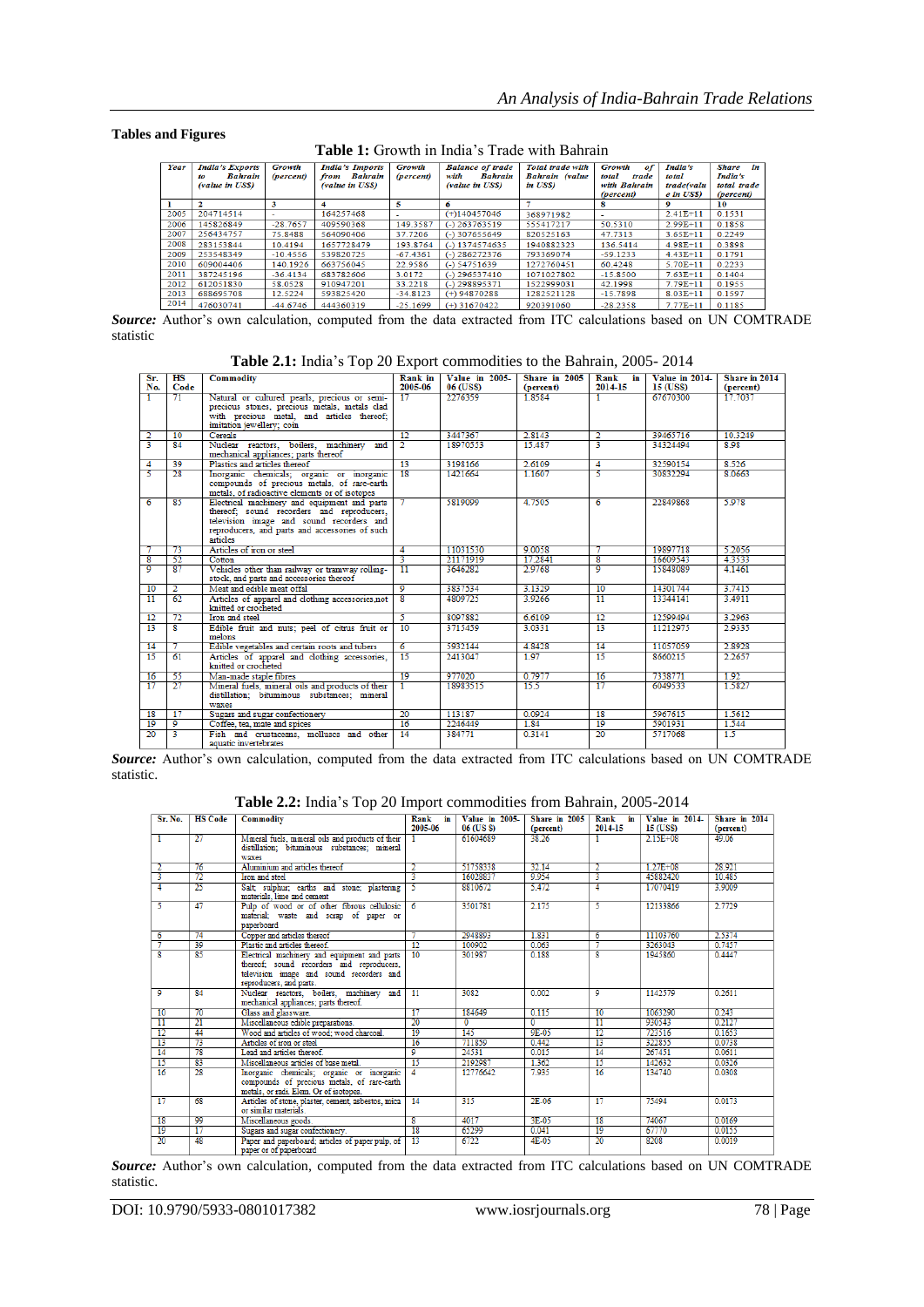| <b>Year</b> | $TRI_{IR}$ |
|-------------|------------|
| 2005        | 0.6756     |
| 2006        | 0.9547     |
| 2007        | 0.6942     |
| 2008        | 0.7360     |
| 2009        | 0.9341     |
| 2010        | 0.8029     |
| 2011        | 0.8721     |
| 2012        | 0.7019     |
| 2013        | 0.6018     |
| 2014        | 0.5374     |

**Table 3:** Trade Reciprocity Index of India with Bahrain

Source: Author's own calculation, computed from the data extracted from ITC calculations based on UN COMTRADE statistic.

| Year | $TII_{IB}$ | $Ell_{IB}$ | $III_{IB}$ |
|------|------------|------------|------------|
| 2005 | 2.6184     | 2.2731     | 1.11452    |
| 2006 | 2.106      | 1.6484     | 2.34172    |
| 2007 | 2.8688     | 2.1497     | 2.57816    |
| 2008 | 2.0405     | 1.3714     | 6.20971    |
| 2009 | 1.6705     | 1.491      | 2.85475    |
| 2010 | 3.1565     | 2.6201     | 1.73275    |
| 2011 | 1.9073     | 1.316      | 1.14486    |
| 2012 | 2.4307     | 2.6852     | 1.91237    |
| 2013 | 2.4336     | 2.0243     | 1.03678    |
| 2014 | 1.7049     | 1.3831     | 0.89871    |

**Source:** Author's own calculation, computed from the data extracted from ITC calculations based on UN COMTRADE statistic.

| $S$ No.        | Classification | <b>HS</b>      | Commodity                                                                                | <b>RCA</b>   | <b>of</b> | RCA of       |
|----------------|----------------|----------------|------------------------------------------------------------------------------------------|--------------|-----------|--------------|
|                |                | Code           |                                                                                          | <b>India</b> |           | <b>India</b> |
|                |                |                |                                                                                          | (2005)       |           | (2014)       |
| $\mathbf{1}$   | H <sub>4</sub> | 71             | Natural or cultured pearls, precious or semi-precious stones,                            | 7.4894       |           | 3.0171       |
|                |                |                | precious metals, metals clad with precious metal, and articles                           |              |           |              |
|                |                |                | thereof; imitation jewellery; coin                                                       |              |           |              |
| $\overline{2}$ | H <sub>4</sub> | 84             | Nuclear reactors, boilers, machinery and mechanical appliances;<br>parts thereof         | 0.2913       |           | 0.3638       |
| 3              | H <sub>4</sub> | 10             | Cereals                                                                                  | 4.5427       |           | 5.1139       |
|                | H <sub>4</sub> | 39             | Plastics and articles thereof                                                            | 0.6653       |           |              |
| $\overline{4}$ |                |                |                                                                                          |              |           | 0.5203       |
| 5              | H <sub>4</sub> | 85             | Electrical machinery and equipment and parts thereof; sound                              | 0.1808       |           | 0.2027       |
|                |                |                | recorders and reproducers, television image and sound recorders                          |              |           |              |
| 6              | H <sub>4</sub> | 73             | and reproducers, and parts and accessories of such articles<br>Articles of iron or steel | 1.661        |           | 1.4157       |
| $\overline{7}$ |                |                |                                                                                          |              |           |              |
|                | H <sub>4</sub> | 28             | Inorganic chemicals; organic or inorganic compounds of                                   | 1.1063       |           | 0.7328       |
|                |                |                | precious metals, of rare-earth metals, of radioactive elements or<br>of isotopes         |              |           |              |
| 8              | H <sub>4</sub> | 87             | Vehicles other than railway or tramway rolling-stock, and parts                          | 0.3637       |           | 0.6178       |
|                |                |                | and accessories thereof                                                                  |              |           |              |
| 9              | H <sub>4</sub> | $\overline{2}$ | Meat and edible meat offal                                                               | 0.9526       |           | 2.3281       |
| 10             | H <sub>4</sub> | 62             | Articles of apparel and clothing accessories, not knitted or                             | 3.4604       |           | 2.4444       |
|                |                |                | crocheted                                                                                |              |           |              |
| 11             | H <sub>4</sub> | 72             | Iron and steel                                                                           | 1.5992       |           | 1.3511       |
| 12             | H <sub>4</sub> | 52             | Cotton                                                                                   | 5.482        |           | 8.3635       |
| 13             | H <sub>4</sub> | 8              | Edible fruit and nuts; peel of citrus fruit or melons                                    | 1.835        |           | 0.9579       |
| 14             | H <sub>4</sub> | 7              | Edible vegetables and certain roots and tubers                                           | 1.7226       |           | 1.0525       |
| 15             | H <sub>4</sub> | 55             | Man-made staple fibres                                                                   | 2.9773       |           | 3.0736       |
| 16             | H <sub>4</sub> | 61             | Articles of apparel and clothing accessories, knitted or crocheted                       | 2.492        |           | 1.9424       |
| 17             | H <sub>4</sub> | 3              | Fish and crustaceans, molluscs and other aquatic invertebrates                           | 2.6993       |           | 2.9718       |
| 18             | H <sub>4</sub> | 17             | Sugars and sugar confectionery                                                           | 0.3417       |           | 1.7361       |
| 19             | H <sub>4</sub> | $\overline{9}$ | Coffee, tea, mate and spices                                                             | 4.9421       |           | 3.5290       |
| 20             | H <sub>4</sub> | 27             | Mineral fuels, mineral oils and products of their distillation;                          | 0.8846       |           | 1.3488       |
|                |                |                | bituminous substances; mineral waxes                                                     |              |           |              |

**Table 5.1:** India"s Top 20 Export Commodities (to Bahrain) RCA Index Values

Source: Author's own calculation, computed from the data extracted from ITC calculations based on UN COMTRADE statistic.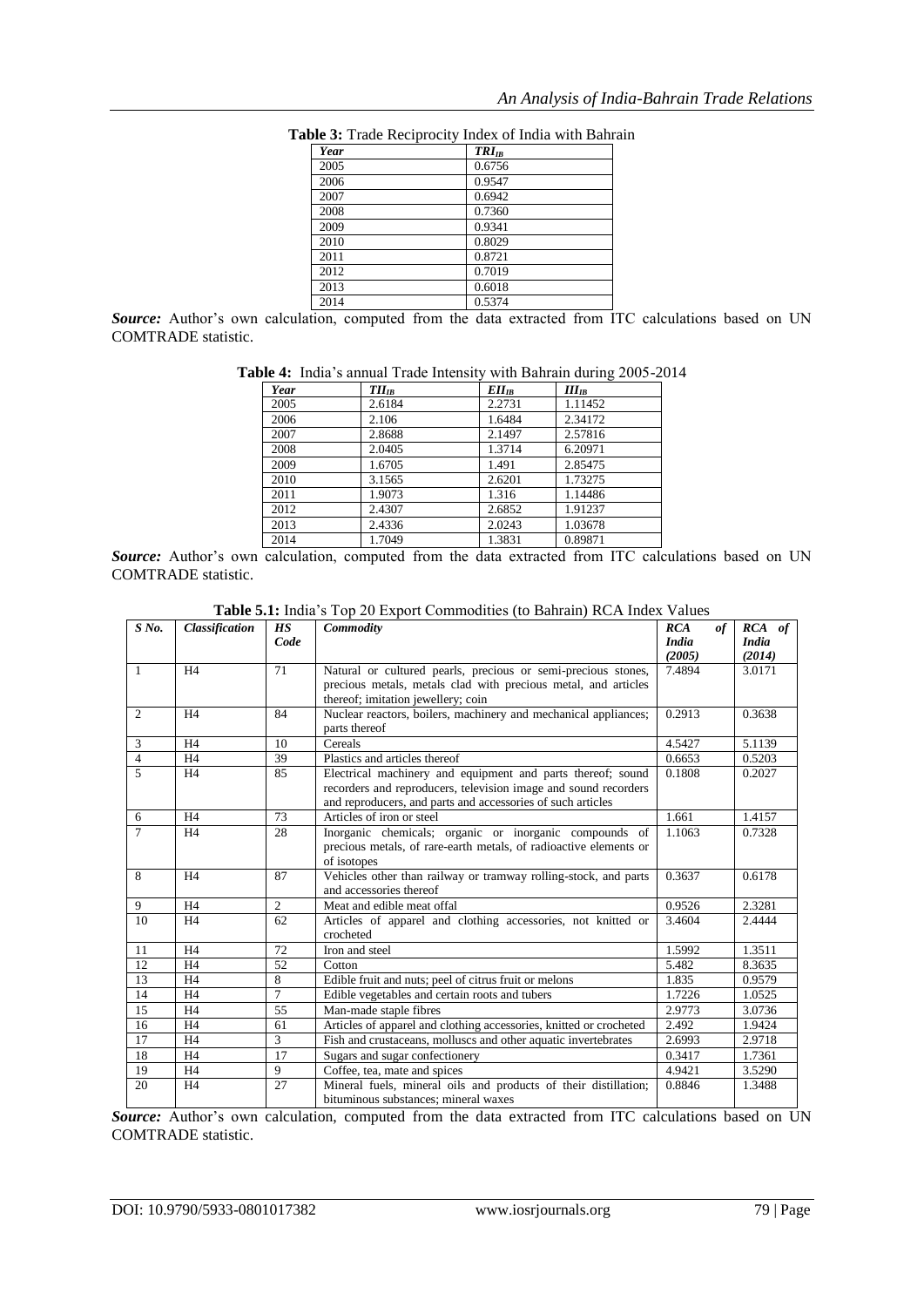| $S$ No.        | <b>Classification</b> | HS   | Commodity                                                      | <b>RCA</b><br>of | RCA of         |
|----------------|-----------------------|------|----------------------------------------------------------------|------------------|----------------|
|                |                       | Code |                                                                | <b>Bahrain</b>   | <b>Bahrain</b> |
|                |                       |      |                                                                | (2005)           | (2014)         |
|                | H <sub>4</sub>        | 27   | Mineral fuels, mineral oils and products of their distillation | 6.2623           | 3.1550         |
| $\overline{2}$ | H <sub>4</sub>        | 76   | Aluminium and articles thereof                                 | 13.0081          | 15.0927        |
| 3              | H <sub>4</sub>        | 72   | Iron and steel                                                 | 0.0678           | 1.4867         |
| $\overline{4}$ | H <sub>4</sub>        | 25   | Salt, sulphur, earth, stone, plaster, lime and cement          | 0.0584           | 0.0566         |
| 5              | H <sub>4</sub>        | 47   | Pulp of wood or of other fibrous cellulose material            | 0.067            | 0.1019         |
| 6              | H <sub>4</sub>        | 74   | Copper and articles thereof                                    | 0.0509           | 0.0451         |
| 7              | H <sub>4</sub>        | 39   | Plastics and articles thereof                                  | 0.1614           | 0.3638         |
| 8              | H <sub>4</sub>        | 85   | Electrical, electronic equipment                               | 0.0218           | 0.1934         |
| 9              | H <sub>4</sub>        | 84   | Nuclear reactors, boilers, machinery, etc                      | 0.0776           | 0.5049         |
| 10             | H <sub>4</sub>        | 70   | Glass and glassware                                            | 0.0291           | 0.7064         |
| 11             | H <sub>4</sub>        | 21   | Miscellaneous edible preparations                              | 0.0447           | 2.3747         |
| 12             | H <sub>4</sub>        | 44   | Wood and articles of wood, wood charcoal                       | 0.0107           | 0.1740         |
| 13             | H <sub>4</sub>        | 73   | Articles of iron or steel                                      | 0.2018           | 0.3251         |
| 14             | H <sub>4</sub>        | 78   | Lead and articles thereof                                      | 0.0577           | 0.0027         |
| 15             | H <sub>4</sub>        | 83   | Miscellaneous articles of base metal                           | 0.8703           | 1.1012         |
| 16             | H <sub>4</sub>        | 28   | Inorganic chemicals, precious metal compound, isotopes         | 0.4135           | 0.8072         |
| 17             | H <sub>4</sub>        | 68   | Articles of stone, plaster, cement, asbestos, mica or similar  | 0.1088           | 0.4222         |
|                |                       |      | materials                                                      |                  |                |
| 18             | H <sub>4</sub>        | 99   | Commodities not elsewhere specified                            | 0.0000           | 0.2802         |
| 19             | H4                    | 17   | Sugars and sugar confectionery                                 | 0.0581           | 1.3388         |
| 20             | H <sub>4</sub>        | 48   | Paper and paperboard; articles of paper pulp, of paper or of   | 0.2755           | 0.7059         |
|                |                       |      | paperboard                                                     |                  |                |

**Table 5.2:** Bahrain"s Top 20 Export Commodities (to India"s) RCA Index Values

Source: Author's own calculation, computed from the data extracted from ITC calculations based on UN COMTRADE statistic.



**Source:** Table 1



**Source:** Table 1

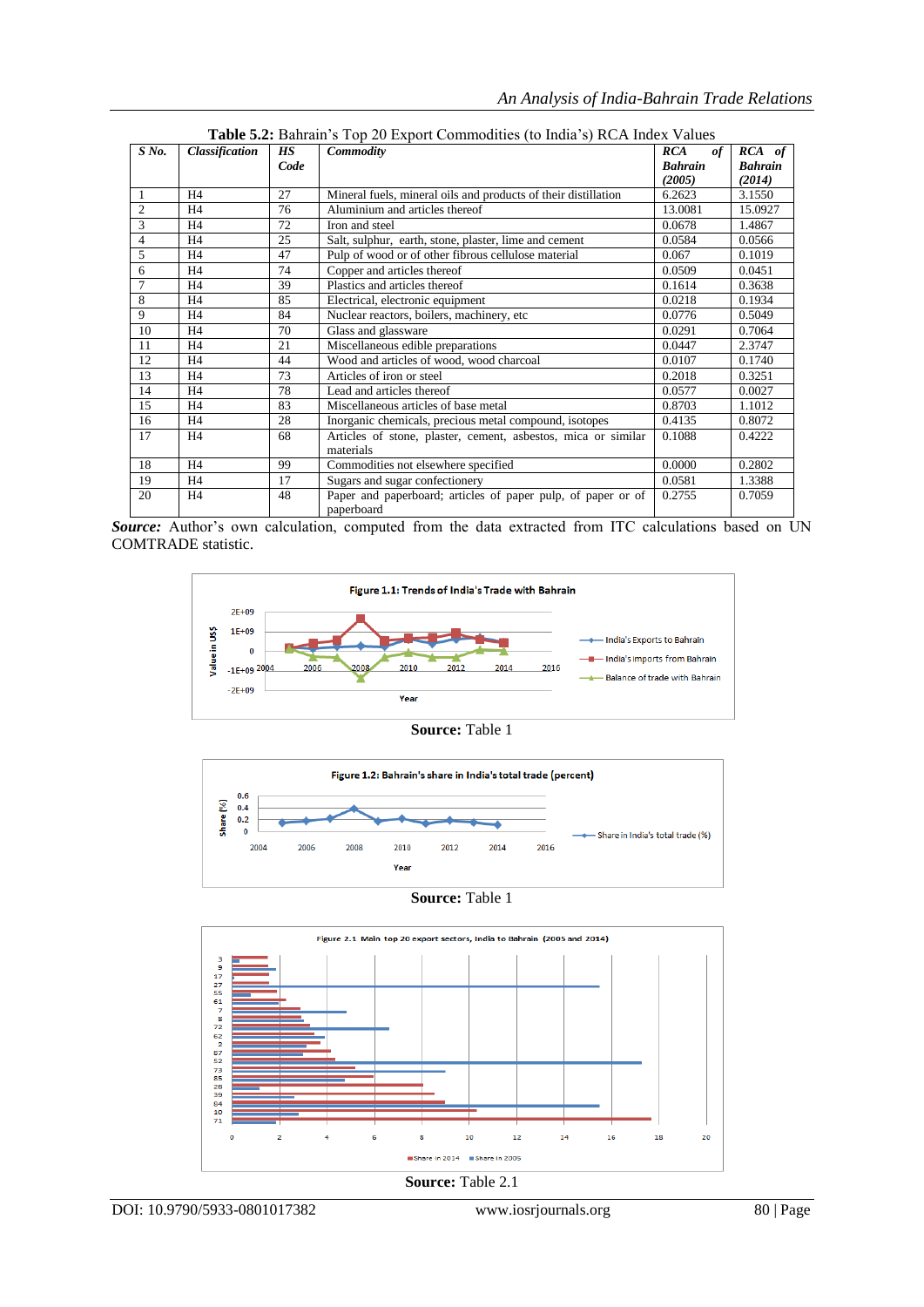

**Source:** Table 2.2



*Source:* Table 3



**Source:** Table 4

#### **V. Conclusion**

In this paper we examined the strength of the trade relations by estimating trends, trade composition, trade reciprocity indices and trade (export and import) intensity indices. The results show that India"s trade relations with Bahrain has strengthened and improved over time, but India"s export basket is not only characterised by high concentration but also thinly spread shares across a wide range of sectors. The trade reciprocity indices between India and Bahrain has not been constant over years, hence further economic integration effort is needed to move towards balanced trade. On the basis of revealed comparative advantage, we conclude that there are several potential sectors of India"s export interest in the Bahrain. In the traded commodities both countries are comparatively advantageous in 72- Iron and steel and 17- Sugars and sugar confectionery and comparatively disadvantageous in 85- Electrical, electronic equipment and 28- Inorganic chemicals, precious metal compound, isotopes. However, Bahrain is comparatively advantageous in 27- Mineral fuels, mineral oils and products of their distillation; while India is comparatively advantageous in 73- Articles of iron or steel. Thus, it suggests that these countries do not compete in many areas of merchandise trade; hence there are potential economic benefits to be gained from specialisation following bilateral trade liberalisation. However, these advantages are relatively weak, with RCA values of less than 3 for both countries. Both in 2005 and 2014, sectors where only India is advantageously placed lie predominantly in the agriculture and allied products category. This advantage has been further consolidated in the year 2014. But, India holds strong